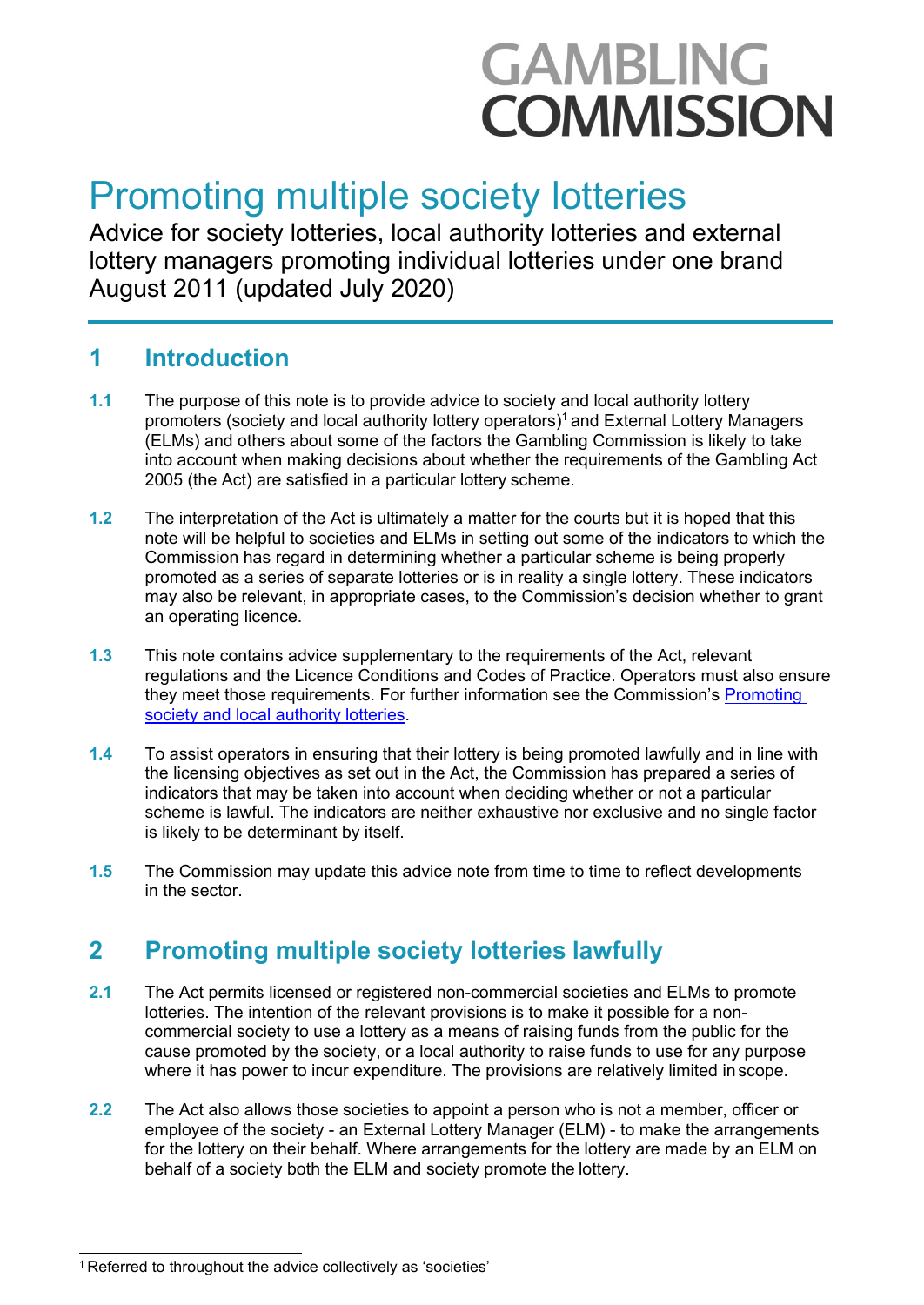The intention of these provisions is also relatively limited in scope: they are designed to do nothing more than allow a society to "outsource" the running of its lottery to a third party.

- **2.3** It is the view of the Commission that where an ELM, a society lottery operator or a collective of society lottery operators, promote multiple society lotteries under a single brand (a 'branded lottery' or 'umbrella lottery' scheme), each lottery must be organised and promoted in such a way as to ensure that the lotteries are not combined to form one single lottery, which could be a breach of the requirements of the Act and regulations.
- **2.4** The proceeds from one society lottery may not be used to fund any of the prizes or expenses in a different society lottery promoted under the same brand. For example proceeds from lottery A promoted by society A may not be rolled over to fund prizes in lottery B promoted by society B (a different society) or be used to pay or subsidise any prizes in society lottery B.
- **2.5** The relevant monetary limits set out in the Act apply to each of the individual society lotteries separately.
- **2.6** Under the Act the proceeds of each lottery draw are the responsibility of the individual society lottery operators. It is each operator's responsibility to ensure that the proceeds, including expenses and prizes, of its lottery are apportioned and distributed lawfully and that a minimum of 20% of the proceeds of each of its lottery draws are applied to a purpose for which the promoting society is established or the local authority has power to incur expenditure.
- **2.7** Each society must meet the requirements of a non-commercial society set out in the Act and any publicly available criteria relied upon by the Commission in assessing compliance with those requirements. The Commission will always look at the reality of each situation in determining whether the test for a non-commercial society is met, and when deciding the imposition of licence conditions.

#### **Control and accountability**

- **2.8** There is no prohibition in the Act on lottery operators coming together under a single brand and the results in those lotteries being determined by a single draw. However, the individual lotteries must remain separate, distinct entities. Indicators that may help make judgements in these circumstances include:
	- In cases where a number of societies come together to promote their lotteries under one brand, whether an ELM is involved or not, the extent to which each individual society is able to demonstrate that they retain overall management control of their lottery will be important. This will include the society demonstrating that they retain overall control of management and strategic decision-making relating to the promotion of the lottery, including control over social responsibility policies and the marketing of the lottery.
	- The extent to which the proceeds of individual society lotteries are separated, for example through ring-fencing individual bank accounts from other operators, from the ELM and from any other related company or body.
	- In cases where a number of societies come together to promote their lotteries under  $\bullet$ one brand, whether an ELM is involved or not, the extent to which each society has control of the proceeds of the lottery including how those proceeds are apportioned and distributed will be an important factor. Where multiple society lotteries are promoted under one brand, the proceeds cannot be pooled and distributed among all societies promoting their lottery under that brand.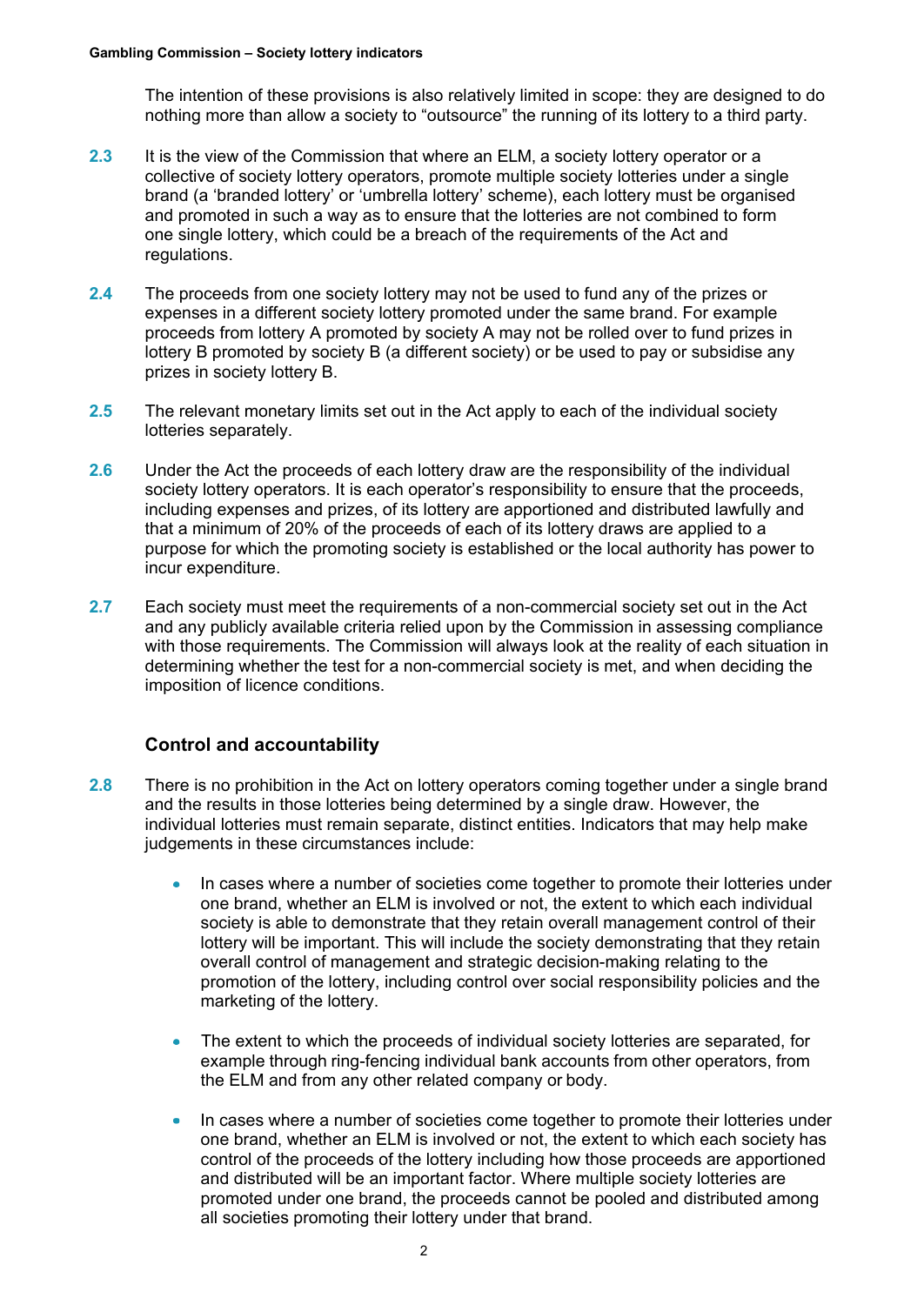#### **Marketing**

- **2.9** The Act requires each individual society lottery that forms part of a single branded scheme must be promoted separately, and it must be clear to a participant in the lottery which society lottery they are being asked to participate in. Where a number of society lotteries are promoted under one brand whether with an ELM or not the following indicators may assist decision making in this area:
	- The extent to which the general advertising and marketing material relating to the promotion of the umbrella lottery brand makes it clear each draw will be on behalf of separate identified societies.
	- Prior to each lottery draw the relative prominence of the name of the umbrella lottery brand in the advertising and marketing material compared to that of the name of the society or societies involved in the promotion of that particulardraw.
	- $\bullet$  The extent to which the document (ticket) given to participants at the time they pay to enter the lottery clearly and prominently specifies and displays the name of the individual society or societies involved in promoting each lottery draw.
- **2.10** We expect all lottery operators who offer or participate in a branded lottery scheme to ensure consumers are provided with sufficient information for them to make an informed choice as to whether they wish to support that good cause or not. They must therefore make it clear that although there is a common brand, people are participating in individual society lotteries. All marketing and advertising of the branded lottery is required to include clear information about the promoting society or societies, displayed clearly and relatively prominently. This includes information surrounding the draws themselves, winners and beneficiaries of the lottery proceeds. So if – for example – a beneficiary of a lottery promoted under a branded scheme wished to advertise that their activities have been funded by lotteries proceeds derived through the brand, they should make it clear that it is the society who has provided the funds, and not just the scheme itself. It should also be made clear which society promoted the lottery when advertising winners and prizes.

#### **Information to lottery players: proceeds and prizes**

- **2.11** Social responsibility codes attached to all lottery operating licences include a requirement to take account of the Commission's guidance on providing information to lottery players about how proceeds are used and the likelihood of winning a prize and how those prizes are allocated.  This information must be available prior to participating in a lottery.
- **2.12** Further information about these requirements can be found in the Commission's guidance [Information to lottery players: proceeds and prizes.](http://www.gamblingcommission.gov.uk/PDF/Society-lotteries-guidance-to-operators.pdf)
- **2.13** This requirement is in addition to the current provision in social responsibility code (4.3.1), which requires all society and local authority lottery licensees to publish annually the proportion of lottery proceeds (as a percentage) returned to the purposes of the society or local authority, in the previous calendar year. This should be through either their annual report, lottery page of their society/local authority website or any other means appropriate to the size and scale of the organisation.